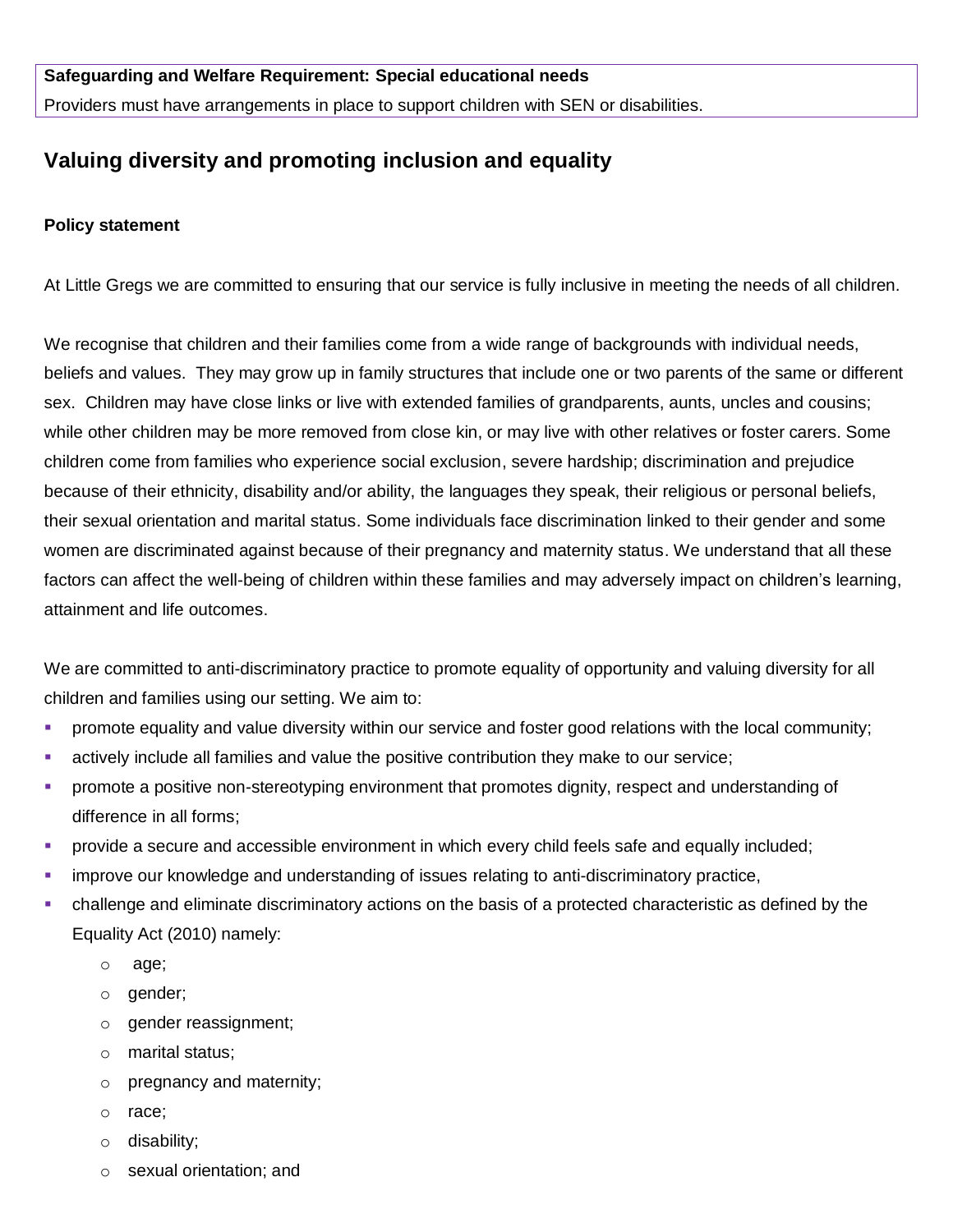- o religion or belief.
- where possible, take positive action to benefit groups or individuals with protected characteristics who are disadvantaged, have a disproportional representation within the service or need different things from the service.

## **Procedures**

#### *Admissions*

Our setting is open and accessible to all members of the community.

- **We base our Admissions Policy on a fair system.**
- We do not discriminate against a child or their family in our service provision, including preventing their entry to our setting based on a protected characteristic as defined by the Equality Act (2010).
- **We advertise our service widely.**
- We provide information in clear, concise language, whether in spoken or written form and provide information in other languages (where ever possible).
- We reflect the diversity of our community and wider society in [our/my] publicity and promotional materials.
- We provide information on our offer of provision for children with special educational needs and disabilities.
- We make reasonable adjustments to ensure that disabled children can participate successfully in the services and in the curriculum offered by the setting.
- We take action against any discriminatory, prejudice, harassing or victimising behaviour by our staff, volunteers or parents whether by:
	- **-** direct discrimination someone is treated less favourably because of a protected characteristic e.g. preventing families of a specific ethnic group from using the service;
	- **-** indirect discrimination someone is affected unfavourably by a general policy e.g. children must only speak English in the setting;
	- **-** discrimination arising from a disability someone is treated less favourably because of something connected with their disability e.g. a child with a visual impairment is excluded from an activity;
	- **-** association discriminating against someone who is associated with a person with a protected characteristic e.g. behaving unfavourably to someone who is married to a person from a different cultural background; or
	- **-** perception discrimination on the basis that it is thought someone has a protected characteristic e.g. making assumptions about someone's sexual orientation.
- We will not tolerate behaviour from an adult who demonstrates dislike or prejudice towards individuals who are perceived to be from another country (xenophobia).
- **Displaying of openly discriminatory xenophobic and possibly offensive or threatening materials, name calling,** or threatening behaviour are unacceptable on, or around, my premises and will be dealt with immediately and discreetly by asking the adult to stop using the unacceptable behaviour and inviting them to read and to act in accordance with the relevant policy statement and procedure. Failure to comply may lead to the adult being excluded from the premises.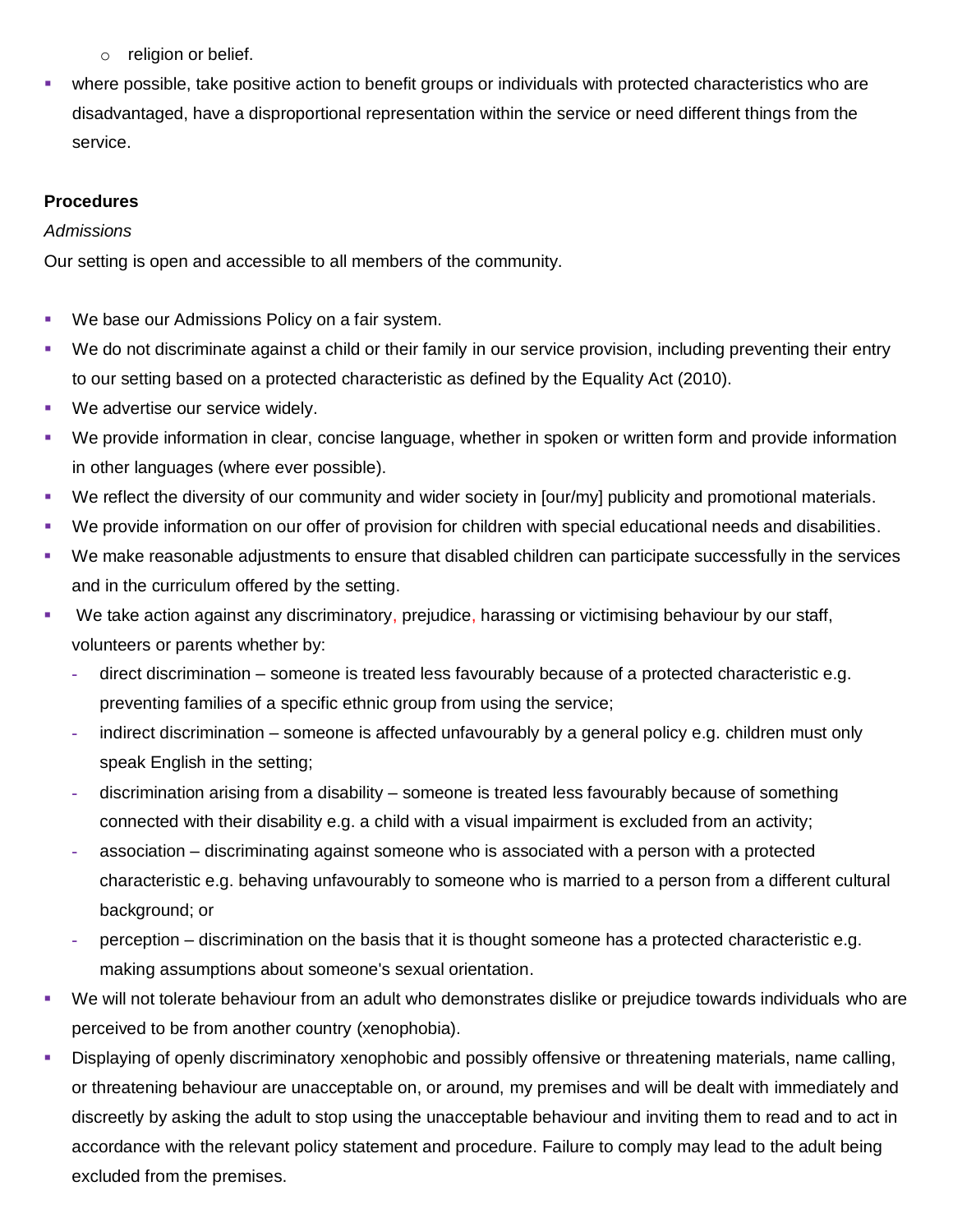# *Employment*

- We advertise posts and all applicants are judged against explicit and fair criteria.
- **Applicants are welcome from all backgrounds and posts are open to all.**
- We may use the exemption clauses in relevant legislation to enable the service to best meet the needs of the community.
- The applicant who best meets the job specification is offered the post, subject to references and suitability checks. This ensures fairness in the selection process.
- All our job descriptions include a commitment to promoting equality, and recognising and respecting diversity as part of their specifications.
- We monitor our application process to ensure that it is fair and accessible.

## *Training*

- We seek out training opportunities for our staff and volunteers to enable them to develop anti-discriminatory and inclusive practices.
- We ensure that our staff are confident and fully trained in administering relevant medicines and performing invasive care procedures on children when these are required.
- We review our practices to ensure that we are fully implementing our policy for Valuing Diversity and Promoting Equality.

## *Curriculum*

The curriculum offered in our setting encourages children to develop positive attitudes about themselves as well as about people who are different from themselves. It encourages development of confidence and self-esteem, empathy, critical thinking and reflection.

We ensure that our practice is fully inclusive by:

- **creating an environment of mutual respect and tolerance;**
- modelling desirable behaviour to children and helping children to understand that discriminatory behaviour and remarks are hurtful and unacceptable;
- **•** positively reflecting the widest possible range of communities within resources;
- avoiding use of stereotypes or derogatory images within our books or any other visual materials;
- **EXEC** celebrating locally observed festivals and holy days;
- ensuring that children learning English as an additional language have full access to the curriculum and are supported in their learning;
- ensuring that disabled children with and without special educational needs are fully supported by making reasonably adaptions and differentiating the curriculum to meet their needs.
- ensuring that children speaking languages other than English are supported in the maintenance and development of their home languages

We will ensure that our environment is as accessible as possible for all visitors and service users. We do this by: